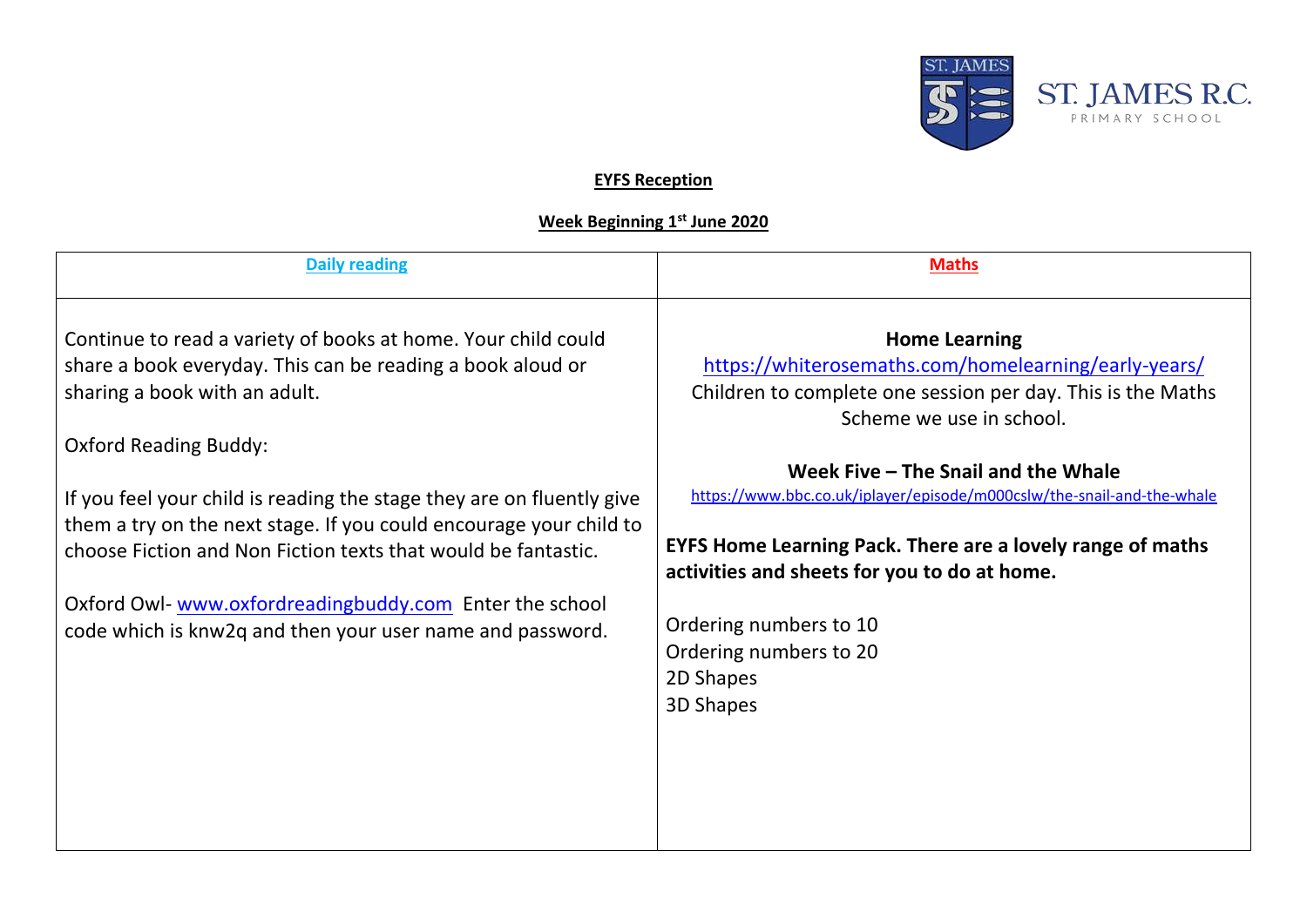| <b>Phonics</b>                                                                                  | <b>Writing</b>                                                                                                                                                                                                                                   |
|-------------------------------------------------------------------------------------------------|--------------------------------------------------------------------------------------------------------------------------------------------------------------------------------------------------------------------------------------------------|
| Continue with:<br>Daily Phonics: https://www.phonicsplay.co.uk/-phase two & 3<br>for Reception. | • Children to write their half term holiday news. For example I<br>went in my paddling pool. Children to write as many sentences<br>as they are able and happy to do.                                                                            |
| https://www.topmarks.co.uk/english-games/3-5-years/letters-<br>and-sounds                       | Show children pictures of the coast, beach, seaside etc.<br>Children to write what they can hear, smell, see, taste and<br>touch.<br>I can hear the waves.                                                                                       |
| There are some phonics sheets and activities in the EYFS Home<br>Learning pack.                 | I can see the playground.<br>I can smell fish and chips.<br>I can taste ice cream.<br>I can touch the sand.                                                                                                                                      |
| Tricky words he, she, me, be and we.                                                            | If able children write the whole sentence for each one or you can<br>support by writing the beginning of each sentence. If you would<br>like to extend your child they could add some describing words<br>for example I can touch the soft sand. |